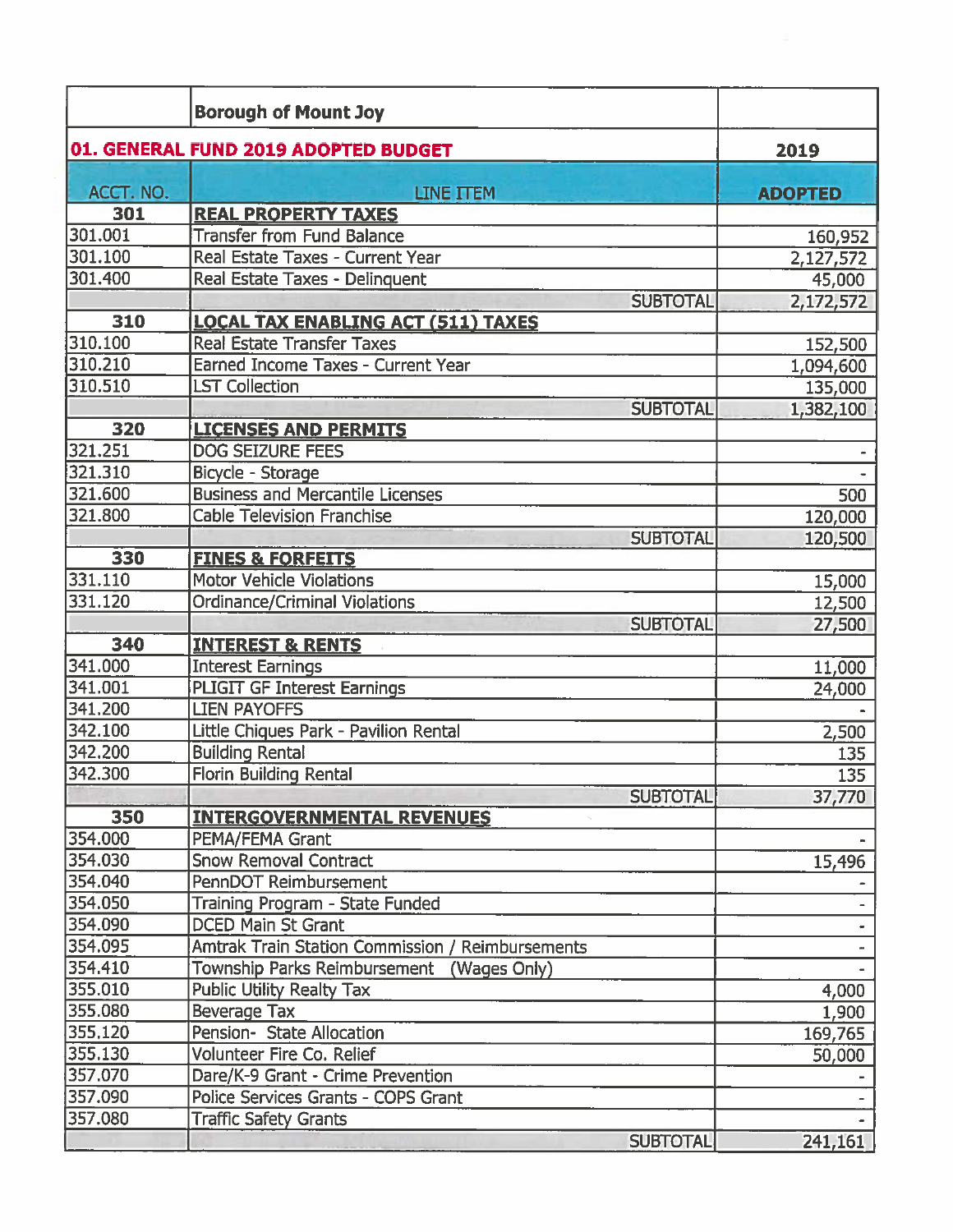|                     | 01. GENERAL FUND 2019 ADOPTED BUDGET             | 2019           |
|---------------------|--------------------------------------------------|----------------|
| ACCT. NO.           | LINE ITEM                                        | <b>ADOPTED</b> |
| 360                 | <b>CONSTRUCTION PERMITS / FEES / LICENSE</b>     |                |
| 361.300             | Zoning Fees & Plan Submittals                    | 2,500          |
| 361.305             | <b>Property Maintenance Reimbursement</b>        | 500            |
| 361.306             | <b>Street Opening Permits</b>                    | 1,300          |
| 361.320             | Fees - Engineering \ Legal Review Reimbursements | 1,000          |
| 361.330             | <b>Construction Permit Fees</b>                  | 35,000         |
| 361.331             | <b>Stormwater Permit Fees</b>                    | 2,000          |
| 361.340             | <b>Apartment License Fees</b>                    | 70,000         |
|                     | <b>SUBTOTAL</b>                                  | 112,300        |
| 360                 | <b>DEPARTMENTAL EARNINGS</b>                     |                |
| 361.600             | <b>Tax Collection Services</b>                   |                |
| 362.100             | Police Services                                  | 9,000          |
|                     | <b>SUBTOTAL</b>                                  | 9,000          |
| 380                 | <b>MISCELLANEOUS REVENUE / REIMBURSEMENT</b>     |                |
| 380.010             | Misc. Revenue Receipts/Donations                 | 100            |
| 380.012             | Misc. Reimbursement                              | 1,500          |
| 383.001             | <b>Sidewalk Assessments</b>                      |                |
| 387.000             | Fees-In-Lieu of Taxes                            | 8,700          |
| 387.012             | Lakes Phase 2 (SERVICES CONTRACT)                | 4,500          |
|                     | <b>SUBTOTAL</b>                                  | 14,800         |
| 389-390             | <b>MISCELLANEOUS REVENUE / REIMBURSEMENTS</b>    |                |
| 389.000             | Miscellaneous Revenue                            |                |
| 391.010             | Sale of Property & Supplies                      |                |
| 391.020             | Sale of PW Property & Supplies                   | 500            |
|                     | <b>SUBTOTAL</b>                                  | 500            |
| 392.013             | <b>Authority Utility Reimbursement</b>           | 9,300          |
| 392.015             | <b>Authority Maintenance Reimbursement</b>       | 5,503          |
| 392.017             | Main Street Reimbursement                        |                |
| 392.030             | <b>Transfer from Capital Fund</b>                |                |
| 392.270             | <b>Transfer from Refuse Fund</b>                 | 200,000        |
| 392.300             | Proceeds of Capital Lease Tran                   |                |
| 392.500             | <b>Insurance Fund Rebate</b>                     |                |
|                     | <b>SUBTOTAL</b>                                  | 214,803        |
| 394.000             | Proceeds of Debt                                 |                |
| 395.001             | Refund of Prior Year's Expenditures              | 115,005        |
| 399.000             | <b>Use of Fund Reserves</b>                      |                |
|                     | <b>SUBTOTAL</b>                                  | 115,005        |
|                     | <b>Total Receipts &amp; Balance</b>              | 4,608,963      |
| <b>EXPENDITURES</b> |                                                  |                |
|                     | <b>GENERAL GOVERNMENT</b>                        |                |
| 400                 | <b>GENERAL GOVERNMENT - ADMINISTRATION</b>       |                |
| 400.111             | Salaries of Councilpersons                       | 4,980          |
| 400.116             | Salary of Mayor                                  | 840            |
| 400.142             | <b>Salary of Receptionist</b>                    | 22,907         |
| 400.143             | <b>Administrative Assistant</b>                  | 35,885         |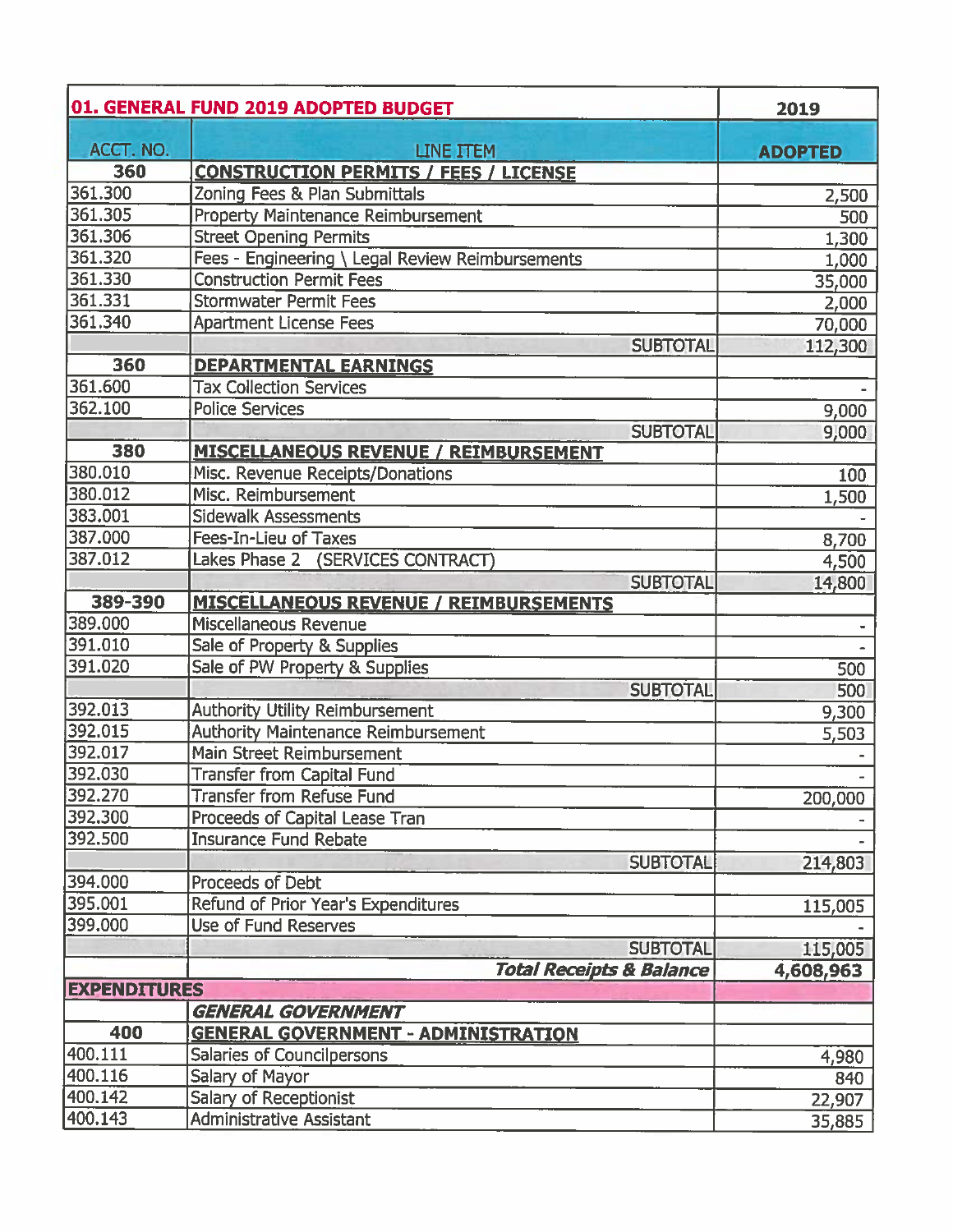|           | 01. GENERAL FUND 2019 ADOPTED BUDGET                 | 2019           |
|-----------|------------------------------------------------------|----------------|
| ACCT. NO. | <b>LINE ITEM</b>                                     | <b>ADOPTED</b> |
| 400.174   | Training                                             | 250            |
| 400.183   | Overtime Wages                                       | 500            |
| 400.200   | <b>Materials &amp; Supplies</b>                      | 4,200          |
| 400.238   | Uniforms / Clothing Allowance                        | 400            |
| 400.300   | <b>General Expense</b>                               | 7,400          |
| 400.310   | <b>Banking Service Charges</b>                       | 500            |
| 400.311   | <b>Auditing Services</b>                             | 36,000         |
| 400.321   | <b>Communication Expense - Phone</b>                 | 4,600          |
| 400.330   | Vehicle Operating Expense                            | 300            |
| 400.340   | <b>Advertising and Printing</b>                      | 3,000          |
| 400.375   | Equipment Maintenance & Repair                       | 1,000          |
| 400.420   | Dues, Subscriptions, Conventions, Etc.               | 3,600          |
| 400.450   | <b>Contracted Services</b>                           | 48,000         |
| 400.540   | Lakes Phase 2 - Services Contributions               | 3,860          |
| 400.750   | Minor Equipment Purchases                            | 1,000          |
| 401.121   | Salary of Manager                                    | 79,500         |
| 402.114   | Salary of Treasurer                                  | 500            |
| 402.130   | Salary of Bookkeeper                                 | 45,805         |
| 404.314   | <b>Borough Legal Services</b>                        | 20,000         |
| 404.316   | Reimbursable Legal Services                          | 100            |
|           | <b>SUBTOTAL</b>                                      | 325,126        |
| 403       | <b>GENERAL GOVERNMENT - TAX COLLECTION</b>           |                |
| 403.200   | <b>Materials &amp; Supplies</b>                      |                |
| 403.300   | <b>EIT Collection Fees</b>                           |                |
| 403.305   | <b>LST Collection Fees</b>                           |                |
| 403.450   | <b>County Tax Collection Services</b>                | 3,800          |
| 403.900   | <b>Real Estate Tax Appeals</b>                       |                |
|           | <b>SUBTOTAL</b>                                      | 3,800          |
| 409       | <b>GENERAL GOVERNMENT - MUNICIPAL BUILDING</b>       |                |
| 409.111   | Maintenance Employee                                 | 4,793          |
| 409.200   | <b>Materials &amp; Supplies</b>                      | 1,600          |
| 409.360   | Utilities (Gas & Electric)                           | 11,000         |
| 409.370   | Maintenance & Repairs                                | 4,000          |
|           | <b>Building Purchase</b>                             | 208,000        |
| 409.372   | Rail Enhancements Maint and Repairs                  | 1,000          |
|           | <b>SUBTOTAL</b>                                      | 230,393        |
|           | <b>TOTAL GENERAL GOVERNMENT</b>                      | 559,319        |
|           |                                                      |                |
|           | <b>PUBLIC SAFETY</b>                                 |                |
| 410       | <b>PROTECTION TO PERSONS &amp; PROPERTY - POLICE</b> |                |
| 410.122   | Salary of Chief                                      | 91,998         |
| 410.130   | Salary of Patrol Officers                            | 906,682        |
| 410.135   | Salary of Part Time Patrol Officers                  | 25,000         |
| 410.137   | Salary of Part-Time Clerks                           | 35,016         |
| 410.140   | Salary of Administrative Assistant                   | 39,978         |
| 410.174   | <b>Training Expense</b>                              | 18,000         |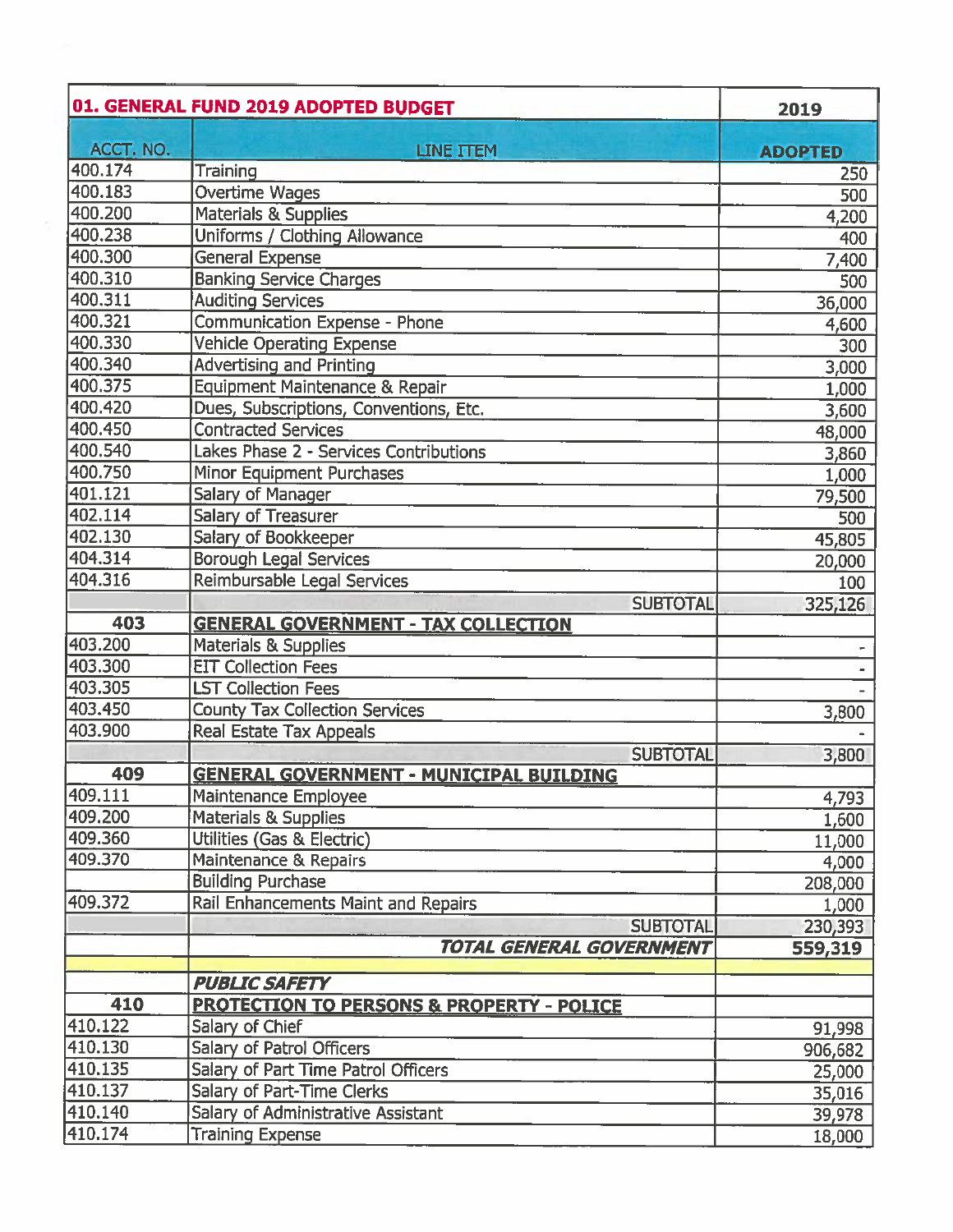|           | 01. GENERAL FUND 2019 ADOPTED BUDGET                   | 2019           |
|-----------|--------------------------------------------------------|----------------|
| ACCT. NO. | <b>LINE ITEM</b>                                       | <b>ADOPTED</b> |
| 410.175   | Training Expense - State Funded                        |                |
| 410.179   | <b>Tuition Reimbursement</b>                           | 4,000          |
| 410.182   | Longevity Pay                                          | 7,700          |
| 410.183   | Overtime Wages                                         | 60,000         |
| 410.200   | <b>Materials &amp; Supplies</b>                        | 5,000          |
| 410.238   | <b>Uniforms</b>                                        | 20,000         |
| 410.300   | <b>General Expense</b>                                 | 11,000         |
| 410.301   | General Expense / Civil Service Commission             | 500            |
| 410.314   | Legal Fees                                             | 15,000         |
| 410.315   | Legal Fees / Civil Service Commission                  | 2,500          |
| 410.321   | Communication Expense - Phone                          | 15,000         |
| 410.326   | Vehicle Equipment Maintenance & Repair / Radio Repairs | 3,500          |
| 410.330   | <b>Vehicle Operating Expense</b>                       | 15,000         |
| 410.336   | Vehicle Purchase / Lease                               |                |
| 410.340   | Advertising                                            | 500            |
| 410.370   | Vehicle Maintenance / Repair                           | 7,500          |
| 410.420   | <b>Dues and Subscriptions</b>                          | 1,500          |
| 410.450   | <b>Contracted Services</b>                             | 27,500         |
| 410.470   | <b>Building Maintenance and Repairs</b>                | 2,000          |
| 410.490   | <b>County Treasurer/ Licenses</b>                      |                |
| 410.491   | Dog Housing                                            | 3,500          |
| 410.500   | <b>Drug Task Force Contribution</b>                    | 7,500          |
| 410.750   | Equipment Purchase / Rent                              | 22,804         |
|           | <b>SUBTOTAL</b>                                        | 1,348,678      |
| 411       | <b>PROTECTION TO PERSONS &amp; PROPERTY - FIRE</b>     |                |
| 411.174   | <b>Training Expenses</b>                               | 3,000          |
| 411.500   | Contribution to Fire Department Mount Joy              | 61,000         |
| 411.520   | <b>Contribution to Fire Police</b>                     | 4,000          |
| 411.550   | <b>Volunteer Fire Relief Association</b>               | 50,000         |
| 411.560   | Contribution to Ambulance Association                  |                |
| 411.740   | Major Equipment Contribution                           | 69,000         |
|           | <b>SUBTOTAL</b>                                        | 187,000        |
| 415       | <b>EMERGENCY MANAGEMENT</b>                            |                |
| 415.000   | <b>Emergency Management</b>                            | 2,000          |
|           | <b>SUBTOTAL</b>                                        | 2,000          |
|           | <b>TOTAL PUBLIC SAFETY</b>                             | 1,537,678      |
|           | ZONING / PLANNING DEPARTMENT                           |                |
| 414       | <b>PLANNING, ZONING &amp; CODES COMPLIANCE</b>         |                |
| 414.102   | Salary of Sewage Enforcement Officer                   | 100            |
| 414.120   | Salaries of Zoning Hearing Board                       | 400            |
| 414.130   | Salary of Code Enforcement Officer                     | 62,130         |
| 414.174   | Training                                               | 600            |
| 414.200   | <b>Materials &amp; Supplies</b>                        | 400            |
| 414.300   | <b>General Expense</b>                                 | 1,100          |
| 414.310   | <b>Planning Studies</b>                                |                |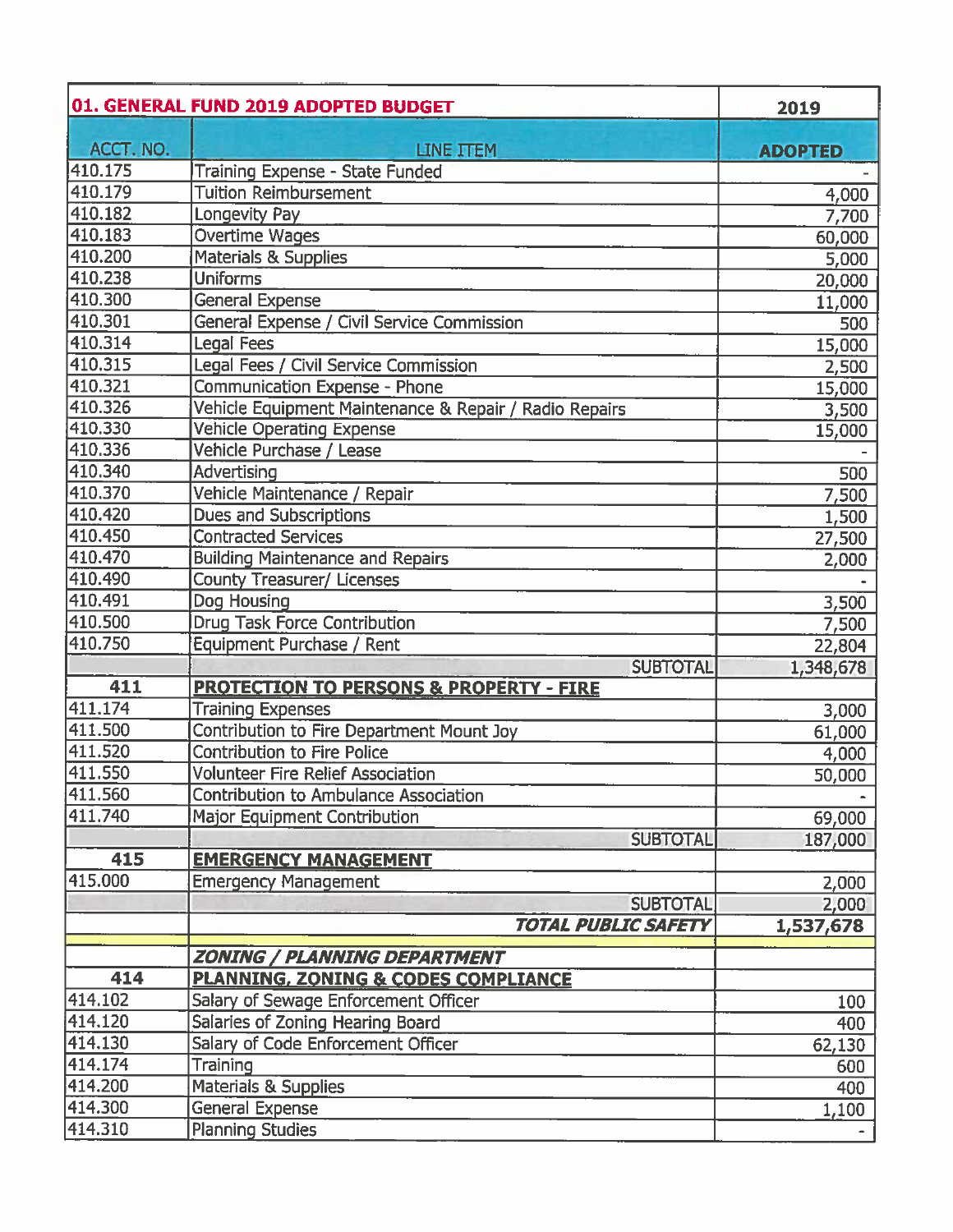|           | 01. GENERAL FUND 2019 ADOPTED BUDGET                             | 2019           |
|-----------|------------------------------------------------------------------|----------------|
| ACCT. NO. | <b>LINE ITEM</b>                                                 | <b>ADOPTED</b> |
| 414.313   | <b>Engineering Review Fees</b>                                   | 3,000          |
| 414.314   | <b>Legal Expenses</b>                                            | 7,000          |
| 414.316   | Reimbursable Engineering/Legal Review Fees                       | 500            |
| 414.321   | <b>Communications - Phone</b>                                    |                |
| 414.330   | <b>Vehicle Operating Expense</b>                                 | 200            |
| 414.336   | Vehicle Purchase / Lease                                         |                |
| 414.340   | <b>Advertising &amp; Printing</b>                                | 1,500          |
| 414.370   | Vehicle Maintenance Expense                                      | 200            |
| 414.420   | Dues, Subscriptions                                              | 400            |
| 414.450   | <b>Contracted Services</b>                                       | 5,570          |
| 414.451   | <b>Building Permit Training Fees</b>                             | 600            |
| 414.460   | Property Maintenance/Mowing                                      | 1,000          |
| 414.470   | <b>Apartment Inspection Fees</b>                                 | 6,500          |
| 414.750   | <b>Equipment Purchases / Rent</b>                                |                |
|           | <b>SUBTOTAL</b>                                                  | 91,200         |
|           | <b>TOTAL ZONING / PLANNING DEPARTMENT</b>                        | 91,200         |
|           | <b>PUBLIC WORKS</b>                                              |                |
| 430       | <b>HIGHWAYS - GENERAL</b>                                        |                |
| 430.122   | <b>Wages - Public Works Director</b>                             | 60,174         |
| 430.130   | Wages - Labor                                                    | 184,951        |
| 430.174   | Training                                                         | 1,500          |
| 430.183   | Overtime Wages                                                   | 13,000         |
| 430.200   | Materials & Supplies                                             | 6,000          |
| 430.238   | <b>Uniforms</b>                                                  | 2,200          |
| 430.300   | General Expense                                                  | 1,800          |
| 430.313   | Engineering                                                      | 10,000         |
| 430.314   | <b>Legal Services</b>                                            | 5,000          |
| 430.321   | Communications Expense - Phones                                  | 3,500          |
| 430.326   | Communications Expense - Radio                                   |                |
| 430.330   | <b>Vehicle Operating Expense</b>                                 | 9,500          |
| 430.336   | Vehicle Purchase / Lease                                         |                |
| 430.340   | Advertising                                                      | 3,000          |
| 430.360   | Utilities (Gas & Electric)                                       | 5,000          |
| 430.370   | Vehicle Maintenance & Repairs                                    | 6,000          |
| 430.375   | <b>Equipment Maintenance &amp; Repairs</b>                       | 4,500          |
| 430.470   | <b>Building Maintenance &amp; Repairs</b>                        | 4,000          |
| 430.750   | Equipment Purchase / Rental                                      | 1,500          |
| 431.000   | <b>Street Sweeping</b>                                           | 4,500          |
| 434.000   | <b>Street Lighting</b>                                           | 110,000        |
| 435.600   | <b>Reconstruction of Sidewalk and Crosswalks</b>                 | 50,000         |
| 435.601   | Reconstruction/Repairs of Sidewalks-Main St. Revitalization Area | 1,000          |
| 435.817   | <b>Train Station Project</b>                                     |                |
|           | <b>SUBTOTAL</b>                                                  | 487,125        |
| 432       | <b>HIGHWAY MAINTENANCE - SNOW &amp; ICE REMOVAL</b>              |                |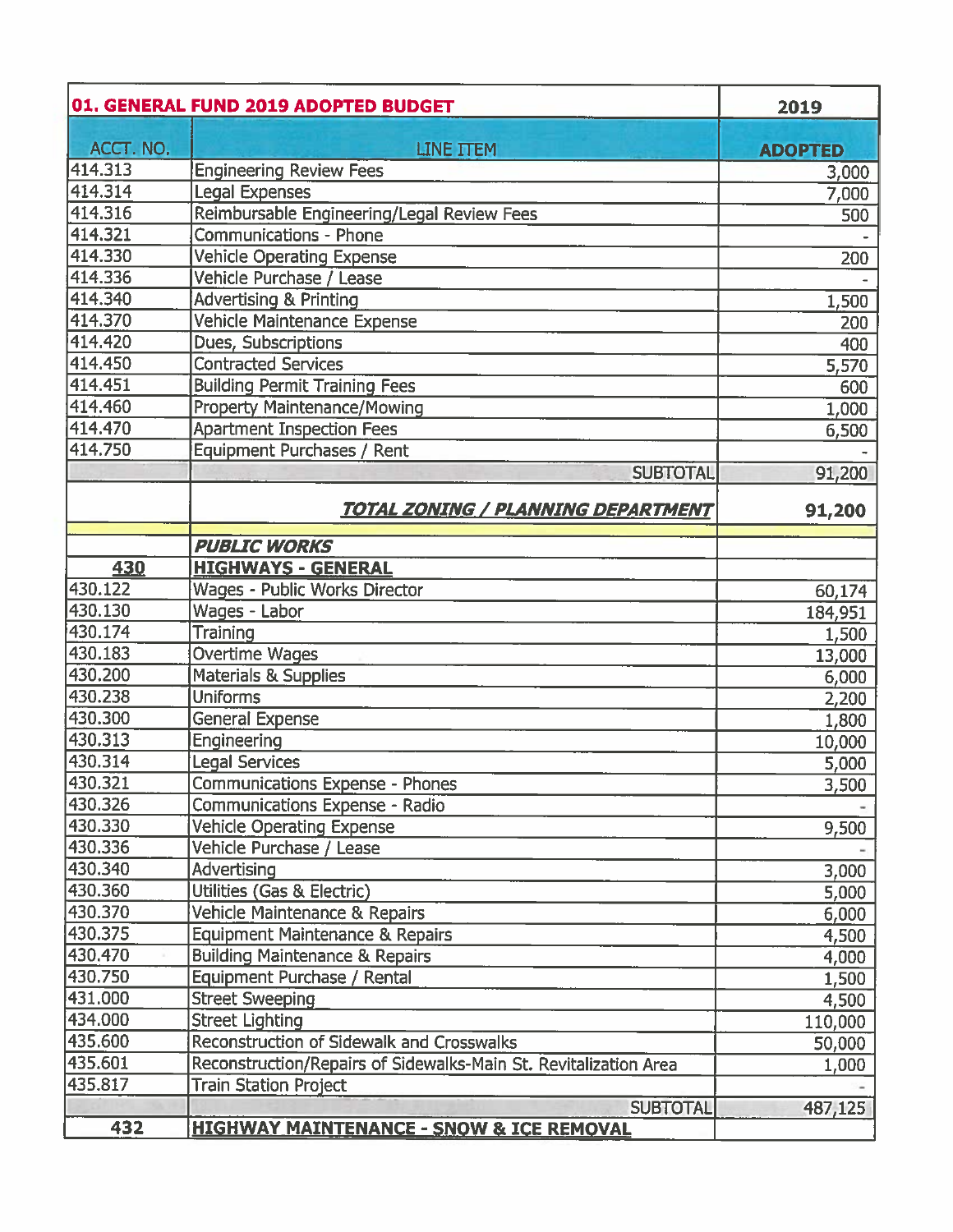|            | 01. GENERAL FUND 2019 ADOPTED BUDGET                 | 2019           |
|------------|------------------------------------------------------|----------------|
| ACCT. NO.  | LINE ITEM                                            | <b>ADOPTED</b> |
| 432.200    | <b>Materials &amp; Supplies</b>                      | 18,000         |
| 432.336    | Vehicle Purchase / Lease                             |                |
| 432.375    | <b>Equipment Maintenance &amp; Repairs</b>           | 3,000          |
| 432.450    | <b>Contracted Services</b>                           | 6,500          |
| 432.750    | Equipment Purchases / Rent                           | 3,000          |
|            | <b>SUBTOTAL</b>                                      | 30,500         |
| 433        | <u> HIGHWAY MAINTENANCE - TRAFFIC CONTROL</u>        |                |
| 433.000    | <b>Street Signs</b>                                  | 4,000          |
| 433.022    | <b>Street Painting/Marking</b>                       | 5,000          |
| 433.300    | General Expense                                      |                |
| 433.360    | <b>Traffic Signal Utilities</b>                      | 4,500          |
| 433.370    | Maintenance & Repairs - Signals                      | 4,000          |
| 433.375    | Equipment Maintenance & Repairs                      | 1,000          |
| 433.750    | <b>Minor Purchases</b>                               | 2,000          |
|            | <b>SUBTOTAL</b>                                      | 20,500         |
| 438        | <b>HIGHWAY MAINTENANCE - TO HIGHWAYS AND BRIDGES</b> |                |
| 438.200    | <b>Materials &amp; Supplies</b>                      |                |
| 438.300    | <b>General Expense</b>                               | 15,000         |
| 438.600    | <b>Street &amp; Alley Maintenance</b>                |                |
|            |                                                      | 10,000         |
| <b>446</b> | <b>SUBTOTAL</b><br><b>STORMWATER MANAGEMENT</b>      | 25,000         |
| 446.130    |                                                      |                |
| 446.174    | Storm Water Management Enforcement Officer           | 49,962         |
|            | Training                                             | 500            |
| 446.200    | <b>Materials &amp; Supplies</b>                      | 1,000          |
| 446.313    | Engineering                                          | 18,000         |
| 446.314    | <b>Legal Services</b>                                | 2,000          |
| 446.321    | Phone/Data Plan                                      | 500            |
| 446.370    | <b>Stormwater Facility Maintenance and Repairs</b>   | 5,000          |
| 446.371    | SW Infrastructure Maintenance and Repairs            | 20,000         |
| 446.450    | <b>Contracted Services</b>                           | 8,900          |
|            | <b>SUBTOTAL</b>                                      | 105,862        |
|            | <b>TOTAL PUBLIC WORKS</b>                            | 668,987        |
|            | <b>PARKS DEPARTMENT - CULTURE &amp; RECREATION</b>   |                |
| 451        | <b>PARKS DEPARTMENT SHOP</b>                         |                |
| 451.100    | <b>Florin Station</b>                                |                |
|            |                                                      | 9,000          |
|            | <b>SUBTOTAL</b>                                      | 9,000          |
| 454        | <b>PARKS &amp; PLAYGROUNDS</b>                       |                |
| 454.100    | <b>Rotary Park</b>                                   |                |
| 454.122    | <b>Wages Supervisor</b>                              | 53,248         |
| 454.130    | Labor                                                | 62,040         |
| 454.174    | Training                                             | 1,000          |
| 454.183    | Overtime                                             | 5,000          |
| 454.200    | <b>Materials &amp; Supplies</b>                      | 6,000          |
| 454.238    | <b>Uniforms</b>                                      | 500            |
| 454.300    | General Expense                                      | 1,000          |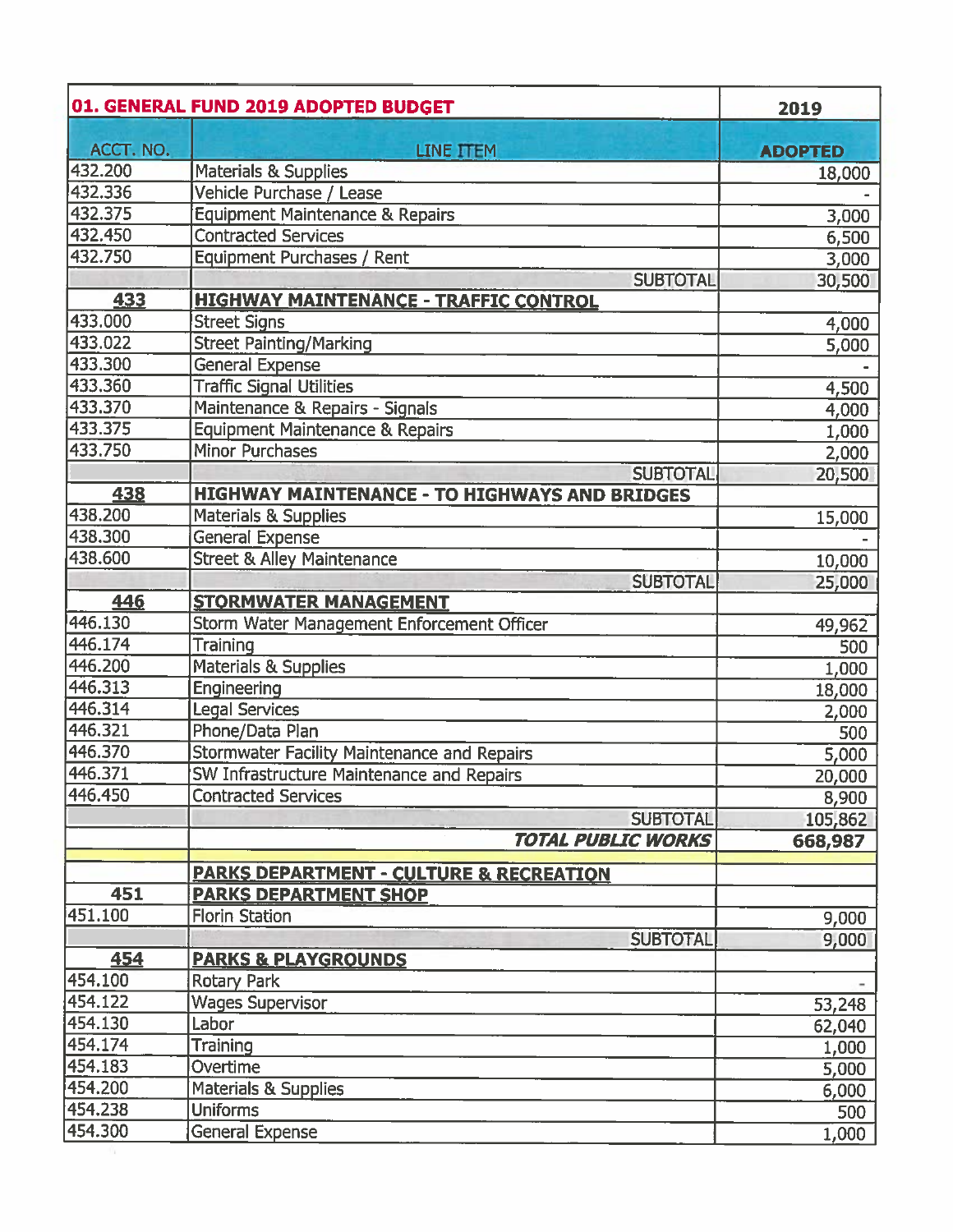|                             | 01. GENERAL FUND 2019 ADOPTED BUDGET                        | 2019           |
|-----------------------------|-------------------------------------------------------------|----------------|
| ACCT. NO.                   | LINE ITEM                                                   | <b>ADOPTED</b> |
| 454.321                     | Phone                                                       | 2,800          |
| 454.326                     | Radio                                                       |                |
| 454.330                     | <b>Vehicle Operating Expense</b>                            | 5,500          |
| 454.336                     | Vehicle Purchase / Lease                                    |                |
| 454.340                     | Advertising                                                 | 500            |
| 454.360                     | Utilities (Electric in parks)                               | 4,500          |
| 454.370                     | Maintenance & Repairs                                       | 2,000          |
| 454.375                     | <b>Equipment Maintenance &amp; Repairs</b>                  | 5,700          |
| 454.400                     | Tree Maintenance & Replacement                              | 5,000          |
| 454.450                     | <b>Contracted Services</b>                                  | 8,000          |
| 454.600                     | <b>Reconstruction/Major Repairs</b>                         | 12,500         |
| 454.750                     | <b>Equipment Purchase/Rental</b>                            | 2,000          |
|                             | <b>SUBTOTAL</b>                                             | 177,288        |
| 455                         | <b>SHADE TREES</b>                                          |                |
| 455.000                     | <b>Shade Trees</b>                                          | 500            |
| 455.370                     | <b>Street Tree Maintenance</b>                              | 1,000          |
| 455.600                     | <b>Construction / Major Repairs</b>                         |                |
|                             | <b>SUBTOTAL</b>                                             | 1,500          |
| 456                         | <b>LIBRARY / OTHER ORGANIZATIONS</b>                        |                |
| 456.370                     | Mount Joy Historical Society                                | 3,500          |
| 456.371                     | Mount Joy Food Bank                                         | 4,500          |
| 456.500                     | <b>Contributions to Milanoff Schock Library</b>             | 35,080         |
|                             | <b>SUBTOTAL</b>                                             | 43,080         |
|                             | <b>TOTAL CULTURE &amp; RECREATION</b>                       | 230,868        |
|                             | <b>ECONOMIC / COMMUNITY DEVELOPMENT</b>                     |                |
| 463                         | <b>ECONOMIC DEVELOPMENT</b>                                 |                |
| 463.000                     | Contribution to Main Street Program                         | 50,000         |
|                             | <b>SUBTOTAL</b>                                             | 50,000         |
|                             | <b>TOTAL COMMUNITY DEVELOPMENT</b>                          | 50,000         |
|                             |                                                             |                |
| 471                         | <b>DEBT SERVICE, INSURANCES &amp; CAPITAL PLANNING</b>      |                |
|                             | <b>DEBT SERVICE</b>                                         |                |
| 471.100<br>$\sqrt{471.200}$ | <b>General Obligation Notes</b><br><b>TAN Reimbursement</b> | 30,000         |
|                             |                                                             |                |
| 472.100                     | General Obligation Notes Interest<br><b>SUBTOTAL</b>        | 30,000         |
| 486                         | <b>INSURANCE</b>                                            |                |
| 486.352                     | Casualty, Liability, Bonds                                  | 68,000         |
| 486.354                     | <b>Worker's Compensation</b>                                | 85,000         |
|                             | <b>SUBTOTAL</b>                                             | 153,000        |
| 487                         | <b>EMPLOYEE BENEFITS</b>                                    |                |
| 487.153                     | <b>Disability Insurance</b>                                 | 3,623          |
| 487.155                     | Self Insured Medical Payments                               |                |
| 487.156                     | <b>Hospitalization &amp; Major Medical</b>                  | 20,000         |
| 487.157                     | Death Benefit Insurance                                     | 544,008        |
|                             |                                                             |                |